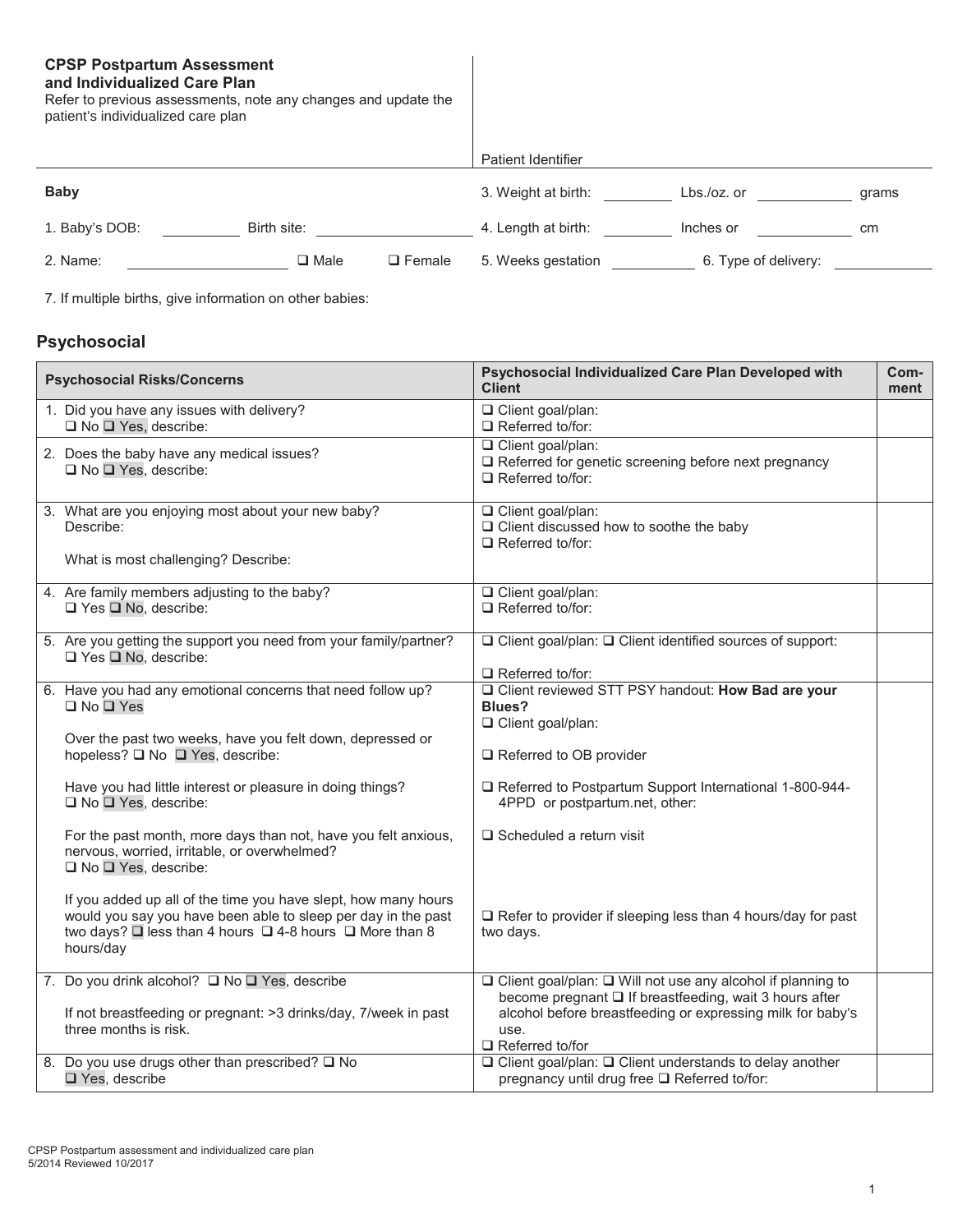| <b>Psychosocial Risks/Concerns</b>                                                                                                                                                | Psychosocial Individualized Care Plan Developed with<br><b>Client</b>                                                                                                                                                                                        | Com-<br>ment |
|-----------------------------------------------------------------------------------------------------------------------------------------------------------------------------------|--------------------------------------------------------------------------------------------------------------------------------------------------------------------------------------------------------------------------------------------------------------|--------------|
| Do you smoke or do people smoke around you or the<br>9.<br>baby(including e-cigarettes)?<br>$\Box$ No $\Box$ Yes, describe                                                        | $\Box$ Client goal/plan: Client understands $\Box$ not to smoke around<br>baby $\Box$ Quit for her health.<br>Referred to/for: 1-800-no-BUTTS, other                                                                                                         |              |
| 10. Within the past year, has your partner hit, slapped, kicked,<br>choked, and forced you to have sex, or otherwise physically or<br>emotionally hurt you? □ No □ Yes, describe: | □ Client goal/plan: Client understands: □ STT PSY: Safety<br>when Preparing to leave □ Cycle of Violence<br>National DV hotline 1-800-799-SAFE<br>$\Box$ Referred to OB provider<br>$\Box$ Mandated reporting completed, date:<br>for:<br>□ Local resources: |              |
| 11. What are your plans for the future: □ Work □ School □ Home                                                                                                                    | $\Box$ Client goal/plan:<br>$\Box$ Referred to/for:                                                                                                                                                                                                          |              |
| 12. Do you need help finding childcare? □ No □ Yes, describe:                                                                                                                     | □ Client goal/plan:<br>$\Box$ Referred to/for:                                                                                                                                                                                                               |              |
| 13. Do you need essential baby supplies (diapers, clothing, and<br>other supplies)? ■ No ■ Yes, describe:                                                                         | □ Client goal/plan:<br>$\Box$ Referred to/for:                                                                                                                                                                                                               |              |
| 14. Do you have any other social, emotional or financial concerns?<br>$\Box$ No $\Box$ Yes, describe:                                                                             | $\Box$ Client goal/plan:<br>$\Box$ Referred to/for:                                                                                                                                                                                                          |              |
| 15. Reviewed the assessment with Client and identified the following strengths:                                                                                                   |                                                                                                                                                                                                                                                              |              |

Signature Title Title Date

**Completed by: Psychosocial minutes spent:**

Signature of MD if completed by CPHW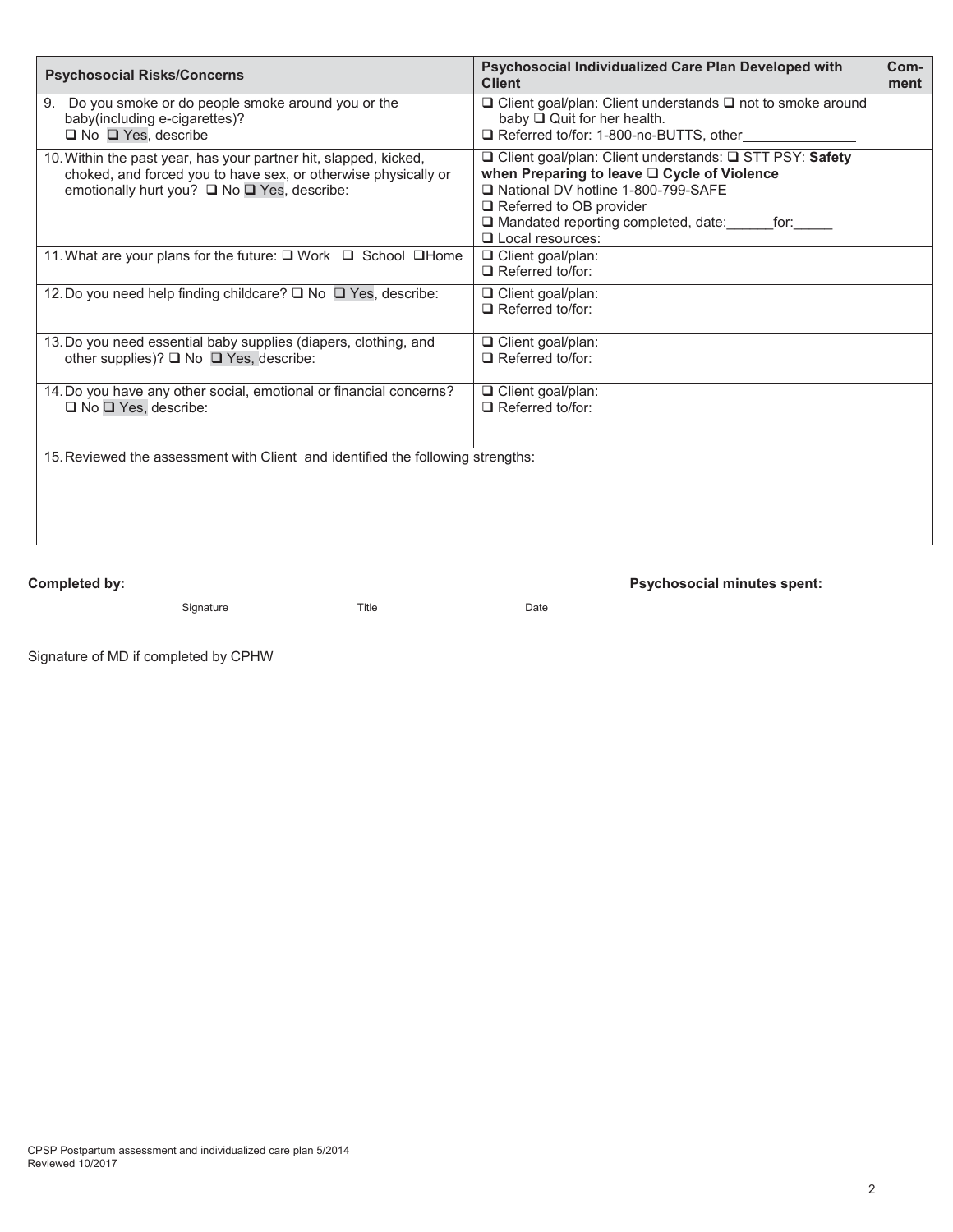### **Health Education**

|                | <b>Health Education Risks/Concerns</b>                                                                                                                                                                                                                                                                                                                                      | <b>Health Education Individualized Care Plan Developed</b><br>with Client                                                                                                                                                                                                                                                                                                                                                                                                                                                                                                                                                                                                                                                               | Com-<br>ment |
|----------------|-----------------------------------------------------------------------------------------------------------------------------------------------------------------------------------------------------------------------------------------------------------------------------------------------------------------------------------------------------------------------------|-----------------------------------------------------------------------------------------------------------------------------------------------------------------------------------------------------------------------------------------------------------------------------------------------------------------------------------------------------------------------------------------------------------------------------------------------------------------------------------------------------------------------------------------------------------------------------------------------------------------------------------------------------------------------------------------------------------------------------------------|--------------|
|                | 1. Do you have any questions about body changes, postpartum<br>discomforts or self-care after pregnancy?<br>□ No □ Yes, describe:<br>Are you receiving Text4Baby? □ Yes □ No,                                                                                                                                                                                               | □ Client goal/plan:<br>□ Referred to OB provider<br>□ Client will sign up for Text4Baby                                                                                                                                                                                                                                                                                                                                                                                                                                                                                                                                                                                                                                                 |              |
|                | 2. How many children are you planning to have?<br>Are you using birth control? □ Yes □ No<br>What method(s) of birth control are you interested in?<br>Do you have any concerns about your ability to use birth<br>control?<br>□ Forgetting to use birth control<br>$\Box$ Birth control could fail<br>□ Partner does not support her use of birth control<br>$\Box$ Other: | Client goal/plan:<br>□ Discussed birth control methods, including LARCs<br>$\Box$ Method selected:<br>□ Has family planning appointment<br>□ Referred to family planning provider<br>□ Understands emergency birth control<br>Client will consult with OB provider:<br>$\Box$ If planning to get pregnant again less than 18 months after<br>the birth of this child.<br>$\Box$ If patient's partner does not support her use of birth<br>control, knows that there are methods partner does not<br>have to know about.<br>$\Box$ Client knows to wait at least 18 months, take folic acid,<br>control chronic conditions, avoid chemical exposure before<br>conceiving again, obtain preconception counseling before<br>next pregnancy |              |
|                | 3. Are you exposed to chemicals or toxins at home or<br>elsewhere? □ No □ Yes, describe                                                                                                                                                                                                                                                                                     | □ Client understands risks, will avoid exposure                                                                                                                                                                                                                                                                                                                                                                                                                                                                                                                                                                                                                                                                                         |              |
| 4.             | Do you have health insurance for your own health care in the<br>future? □ Yes □ No, describe:                                                                                                                                                                                                                                                                               | □ Client goal/plan:<br>$\Box$ Referred to clinic eligibility worker                                                                                                                                                                                                                                                                                                                                                                                                                                                                                                                                                                                                                                                                     |              |
| 5 <sub>1</sub> | Do you have a doctor for regular medical checkups? $\square$ Yes<br>No, describe:                                                                                                                                                                                                                                                                                           | Client goal/plan:<br>$\Box$ Referred to/for:                                                                                                                                                                                                                                                                                                                                                                                                                                                                                                                                                                                                                                                                                            |              |
| 6.             | Has a doctor told you that you have any health issues that<br>need follow up? (diabetes, hypertension, obesity, depression,<br>etc.) <sup>□</sup> No □ Yes, describe:                                                                                                                                                                                                       | □ Client goal/plan:<br>$\Box$ Referred to primary care provider Name                                                                                                                                                                                                                                                                                                                                                                                                                                                                                                                                                                                                                                                                    |              |
|                | 7. Did you see a dentist during pregnancy? Q Yes Q No,<br>describe:                                                                                                                                                                                                                                                                                                         | Client goal/plan:<br>Referred to dental provider:                                                                                                                                                                                                                                                                                                                                                                                                                                                                                                                                                                                                                                                                                       |              |
| 8.             | Do you have any sore/bleeding gums, sensitive/loose teeth,<br>bad taste or smell in mouth? ■ No ■ Yes, describe:                                                                                                                                                                                                                                                            | $\overline{\square}$ Client goal/plan:<br>Follow STT HE □ Prevent Gum Problems □ See a Dentist<br>□ Keep Teeth Healthy<br>Referred to dental provider:                                                                                                                                                                                                                                                                                                                                                                                                                                                                                                                                                                                  |              |
|                | 9. Do you have a doctor and appointment for the baby?<br>□ Yes □ No<br>Name of provider: Appt. date:                                                                                                                                                                                                                                                                        | □ Client goal/plan:<br>Referred to CHDP/pediatric provider:                                                                                                                                                                                                                                                                                                                                                                                                                                                                                                                                                                                                                                                                             |              |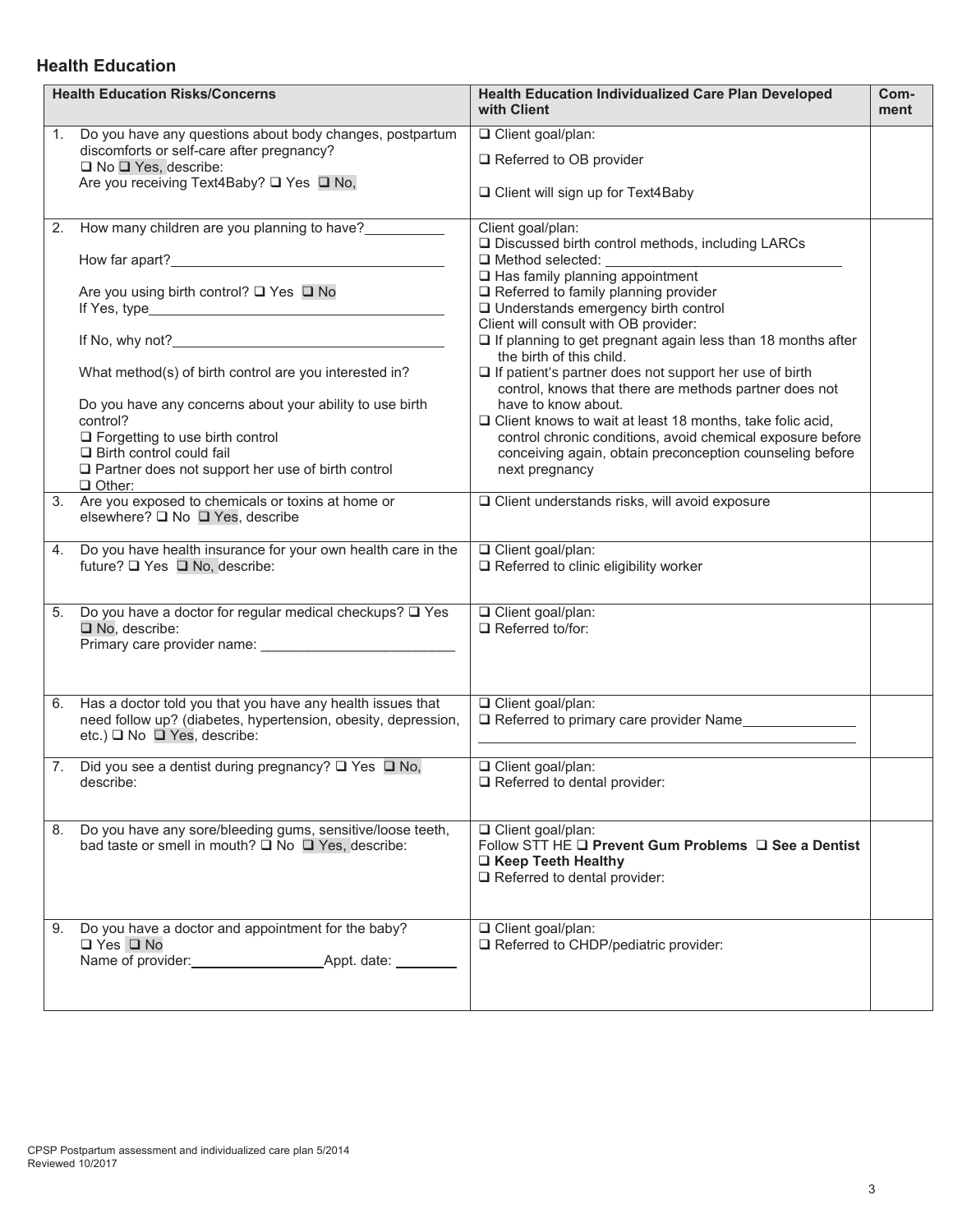| <b>Health Education Risks/Concerns</b>                                                                                  | <b>Health Education Individualized Care Plan Developed</b><br>with Client                                                | Com-<br>ment |
|-------------------------------------------------------------------------------------------------------------------------|--------------------------------------------------------------------------------------------------------------------------|--------------|
| 10. Do you have any questions about □ newborn care,<br>$\Box$ car seat $\Box$ immunizations, $\Box$ health              | □ Client goal/plan: Discussed □ Bathing □ Diapering<br>$\Box$ Safe sleep $\Box$ Other:                                   |              |
| $\Box$ Where does baby sleep?                                                                                           | Follow STT HE Q Keep Your New Baby Safe and Healthy<br>□ Baby Needs to be Immunized                                      |              |
| □ What position does baby sleep in?<br>□                                                                                | $\Box$ When Newborn is III                                                                                               |              |
| Safety: □ Chemicals/cleaning supplies □ Electric outlets<br>$\Box$ Hot water temp $\Box$ Exposed water (toilets, pools) | $\Box$ Has infant car seat<br>$\Box$ Referred to/for<br>□ Client goal/plan:                                              |              |
| 11. Do you have a dentist for the baby? □ Yes, □ No<br>Name of provider:                                                | $\Box$ Client goal/plan: Take baby to see dentist at first year/first<br>tooth Q STT: Protect Your Baby From Tooth Decay |              |
|                                                                                                                         | $\Box$ Referred to dental provider                                                                                       |              |
| 12. Other question or need? □ Yes, □No                                                                                  | □ Client goal/plan:                                                                                                      |              |
| 13. Reviewed assessment with client and client identified the following strengths:                                      |                                                                                                                          |              |
|                                                                                                                         | Health Ed. minutes spent: _____                                                                                          |              |
| Signature<br>Title                                                                                                      | Date                                                                                                                     |              |

Signature of MD if completed by CPHW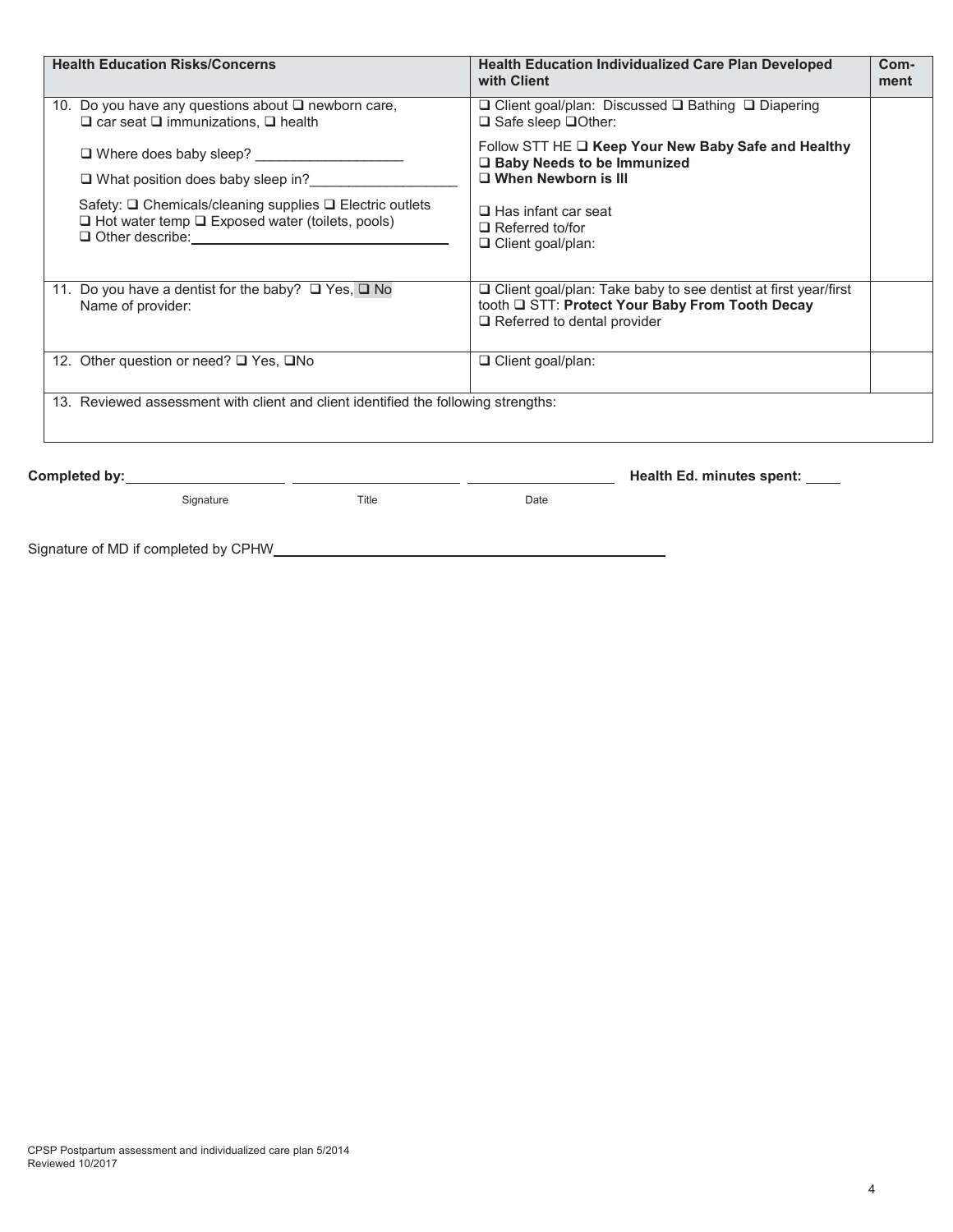#### **Nutrition**

| <b>Nutrition Risks/Dietary Issues</b>                                                                                                                                                                                                                                                                                                                                                    | Nutrition Individualized Care Plan Developed with<br><b>Client</b>                                                                                                                                                                                                                                                                                                                                                                                                                                                                                                                                                                                                                                                                        | Com-<br>ment |
|------------------------------------------------------------------------------------------------------------------------------------------------------------------------------------------------------------------------------------------------------------------------------------------------------------------------------------------------------------------------------------------|-------------------------------------------------------------------------------------------------------------------------------------------------------------------------------------------------------------------------------------------------------------------------------------------------------------------------------------------------------------------------------------------------------------------------------------------------------------------------------------------------------------------------------------------------------------------------------------------------------------------------------------------------------------------------------------------------------------------------------------------|--------------|
| Anthropometric: Height, Weight, & Body Mass Index (BMI)                                                                                                                                                                                                                                                                                                                                  |                                                                                                                                                                                                                                                                                                                                                                                                                                                                                                                                                                                                                                                                                                                                           |              |
| 1. Total weight gain: _____ lbs. Height: __________<br>Weight at this visit: ____ lbs. BMI: _______________<br>Client's Weight Goal: _________<br>Client's Target BMI<br>□ Normal weight □ Underweight □ Overweight □ Obese                                                                                                                                                              | Client acknowledges:<br>Healthy weight range (18-24.9 BMI)<br>$\Box$ Client's weight goal :<br>Aim for lower caloric intake STT My Plate for<br>Moms/My Nutrition Plan for Moms or WIC Be a<br><b>Healthy Mom handout</b><br>$\Box$ Aim to be physically active each day<br>Referral to RD (date): _______________<br>$\Box$ Referral to (profession, reason and date):                                                                                                                                                                                                                                                                                                                                                                   |              |
| <b>Biochemical: Lab Values</b>                                                                                                                                                                                                                                                                                                                                                           |                                                                                                                                                                                                                                                                                                                                                                                                                                                                                                                                                                                                                                                                                                                                           |              |
| 2. HGB ________ HCT ________ Glucose ________ Date: ________<br>Any abnormal lab values? □ No □ Yes, describe:                                                                                                                                                                                                                                                                           | $\square$ Discussed issues with provider.<br>Client reviewed STT N handout(s):<br>Get The Iron You Need<br>□ If You Need Iron Pills<br>□Iron Tips □Iron Tips: Take Two<br>□My Action Plan for Iron<br>$\Box$ Referred to RD (date):<br>$\Box$ Referred to (profession, reason and date):<br>$\Box$ Client will:                                                                                                                                                                                                                                                                                                                                                                                                                           |              |
| <b>Clinical</b>                                                                                                                                                                                                                                                                                                                                                                          |                                                                                                                                                                                                                                                                                                                                                                                                                                                                                                                                                                                                                                                                                                                                           |              |
| 3. Are there any nutrition-related health issues?<br>$\Box$ Under 19 years of age<br>□ Currently breastfeeding another child<br>□ Diabetes □ Type 1 □ Type 2 □ Gestational<br>□ Ever had an eating disorder, such as anorexia, bulimia,<br>disordered eating<br>Other current or previous nutrition related health issues:                                                               | $\Box$ Discuss issues with provider<br>□ Client goal/plan:<br>□ Referred to RD (date): <u>■ Neferred</u> to RD (date):<br>□ Referral to (profession, reason and date): _____                                                                                                                                                                                                                                                                                                                                                                                                                                                                                                                                                              |              |
| <b>Dietary</b>                                                                                                                                                                                                                                                                                                                                                                           |                                                                                                                                                                                                                                                                                                                                                                                                                                                                                                                                                                                                                                                                                                                                           |              |
| 4. Which of the following are you taking?<br>Which one?<br>How much<br>/often?<br>$\Box$ Iron<br>$\Box$ Folic Acid<br>$\Box$ Prenatal vitamins/minerals<br>$\Box$ Other vitamins or mineral<br>$\Box$ Home remedies or herbs/teas<br>□ Liquid or powdered supplements<br>$\Box$ Laxatives<br>$\square$ Prescription medicines<br>$\Box$ Antacids<br>$\square$ Over-the-counter medicines | $\square$ Discussed issues with provider.<br>Client reviewed STT N handout(s):<br>□ Take Prenatal Vitamins and Minerals<br>□ Get the Folic Acid You Need<br>□Folic Acid: Every Woman, Every Day<br>Get The Iron You Need<br>□ If You Need Iron Pills<br>□Iron Tips<br><b>□Iron Tips: Take Two</b><br>□My Action Plan for Iron<br>$\Box$ Vitamin B12 is Important<br>□ Foods Rich in Calcium<br>□ You May Need Extra Calcium<br>□ Constipation: What You Can Do<br>Referred to RD (date):<br>$\Box$ Referral to (profession, reason and date).<br>□ Will continue prenatal vitamins until gone<br>$\Box$ Client acknowledges that after prenatal vitamins are<br>gone, take vitamins with 400 micrograms folic acid<br>$\Box$ Client will: |              |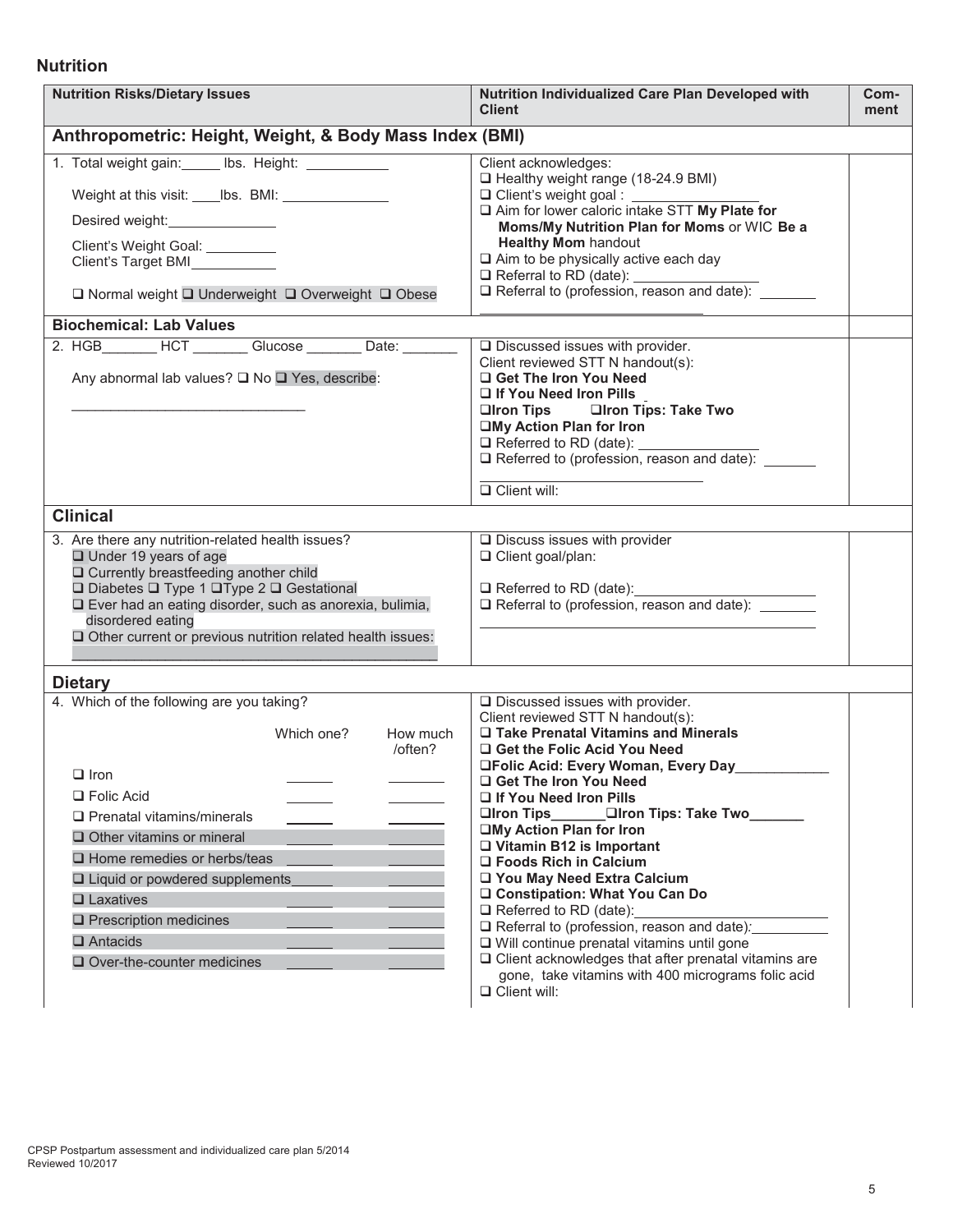| <b>Nutrition Risks/Dietary Issues</b>                                                                                                                                                                                                                                                                                                                                                                                                                                                                                                                                                                                                                                                                                                                                                                                                         | <b>Nutrition Individualized Care Plan Developed with</b><br><b>Client</b>                                                                                                                                                                                                                                                                                                                                                                                                                                                                                                                                                                                                                                                                                                                                                            | Com-<br>ment |
|-----------------------------------------------------------------------------------------------------------------------------------------------------------------------------------------------------------------------------------------------------------------------------------------------------------------------------------------------------------------------------------------------------------------------------------------------------------------------------------------------------------------------------------------------------------------------------------------------------------------------------------------------------------------------------------------------------------------------------------------------------------------------------------------------------------------------------------------------|--------------------------------------------------------------------------------------------------------------------------------------------------------------------------------------------------------------------------------------------------------------------------------------------------------------------------------------------------------------------------------------------------------------------------------------------------------------------------------------------------------------------------------------------------------------------------------------------------------------------------------------------------------------------------------------------------------------------------------------------------------------------------------------------------------------------------------------|--------------|
| 5. Are you on a special diet, including reducing or eating extra<br>calories? □ No □ Yes, describe: <u>[11]</u><br>Do you limit or avoid any food or food groups (such as meat<br>or dairy)? □ No □ Yes, describe: <u>contract</u><br>Why do you avoid these foods?<br><b>Q</b> Personal Choice<br>$\Box$ Do not like<br>$\Box$ Intolerance $\Box$ Physician advice<br>Other:<br>$\Box$ Allergy                                                                                                                                                                                                                                                                                                                                                                                                                                               | $\square$ Discussed issues with provider.<br>Client reviewed STT N handout(s):<br>□ When You Are a Vegetarian: What Do You Need To<br><b>Know</b><br>□ Choose Healthy Foods<br>$\Box$ Foods Rich in Calcium<br>□ Do You Have Trouble with Milk Foods?<br>□ You May Need Extra Calcium<br>$\Box$ Vitamin B12 is Important<br>□ Constipation: What You Can Do<br>□ Get the Iron You Need<br>□ Get the Folic Acid You Need<br>$\Box$ Referred to:<br>$\Box$ Referred to RD (date):<br>Referral to (profession, reason and date):<br>$\Box$ Client will:                                                                                                                                                                                                                                                                                 |              |
| 6. How is infant feeding going overall?<br>How many times in 24 hours, day and night do you feed your<br>baby:<br>Breastmilk ______ Formula _____Water ______Juice<br>Baby Foods ______Table foods _______Other,<br>Describe: <b>Example</b><br>Does your baby ever go more than three hours between<br>feedings? □ No □ Yes<br>Number wet diapers/day _______________<br>$\Box$ Number dirty diapers/day<br>Using pacifier? $\square$ Yes $\square$ No<br>Does baby take a supplement with vitamin D?<br>$\Box$ Yes $\Box$ No (see guidance in care plan)<br>Are you planning to return to work or school?<br>□ No □ Yes, explain:<br>If breastfeeding, are you having any of these concerns?<br>□ Cracked, sore nipples<br>$\Box$ Not enough milk<br>□ Baby doesn't take breast easily<br>What breastfeeding questions can we answer today? | Client goal/plan: follow STT N handouts:<br>□ A Guide to Breastfeeding<br>$\Box$ Tips for Addressing Breastfeeding Concerns<br>$\Box$ What to Expect while Breastfeeding: Birth to Six Weeks<br>□ Breastfeeding Checklist for My Baby and Me<br>□ Breastfeeding and Returning to Work or School<br>□ Nutrition and Breastfeeding: Common Questions<br>and Answers<br>□ My Breastfeeding Resources<br>$\square$ Plans to exclusively breastfeed for 6 months and after 6<br>months, plans to continue breastfeeding with the addition of<br>solid foods<br>$\square$ Use local breastfeeding resources:<br>Referred to provider for Vitamin D supplement if<br>exclusively breastfeeding or consuming less than 1<br>quart (32 oz.) of infant formula per day.<br>□ Referred to (profession, reason and date):<br>$\Box$ Client will: |              |
| Have you fasted while breastfeeding or do you plan to fast<br>7.<br>while breastfeeding? $\square$ No $\square$ Yes, describe:<br>$\Box$ How often:<br>$\Box$ How long:                                                                                                                                                                                                                                                                                                                                                                                                                                                                                                                                                                                                                                                                       | □ Client goal/plan: follow<br>□ Making Plenty of Milk and □ How to Know your Baby<br>is Getting Plenty of Milk in What to Expect in the First<br><b>Week of Breastfeeding</b><br>□ You Can Pump and Store<br>□ Use local breastfeeding resources:<br>$\Box$ Referred to RD (date):<br>Referral to (profession, reason and date):<br>$\Box$ Client will:                                                                                                                                                                                                                                                                                                                                                                                                                                                                              |              |
| Do you have the following?<br>8.<br>$\Box$ Oven<br>$\Box$ Microwave<br>$\Box$ Electricity<br>$\Box$ Stove<br>$\square$ Refrigerator<br>$\Box$ Clean running water<br>$\Box$ Missing any of the above                                                                                                                                                                                                                                                                                                                                                                                                                                                                                                                                                                                                                                          | Client reviewed STT N handout(s):<br>□ Tips for Cooking and Storing Food<br>□ When You Cannot Refrigerate, Choose These Foods<br>□ Tips for Keeping Food Safe<br>$\Box$ Referred to RD (date):<br>□ Referred to (profession, reason and date): _____<br>$\Box$ Client will:                                                                                                                                                                                                                                                                                                                                                                                                                                                                                                                                                          |              |